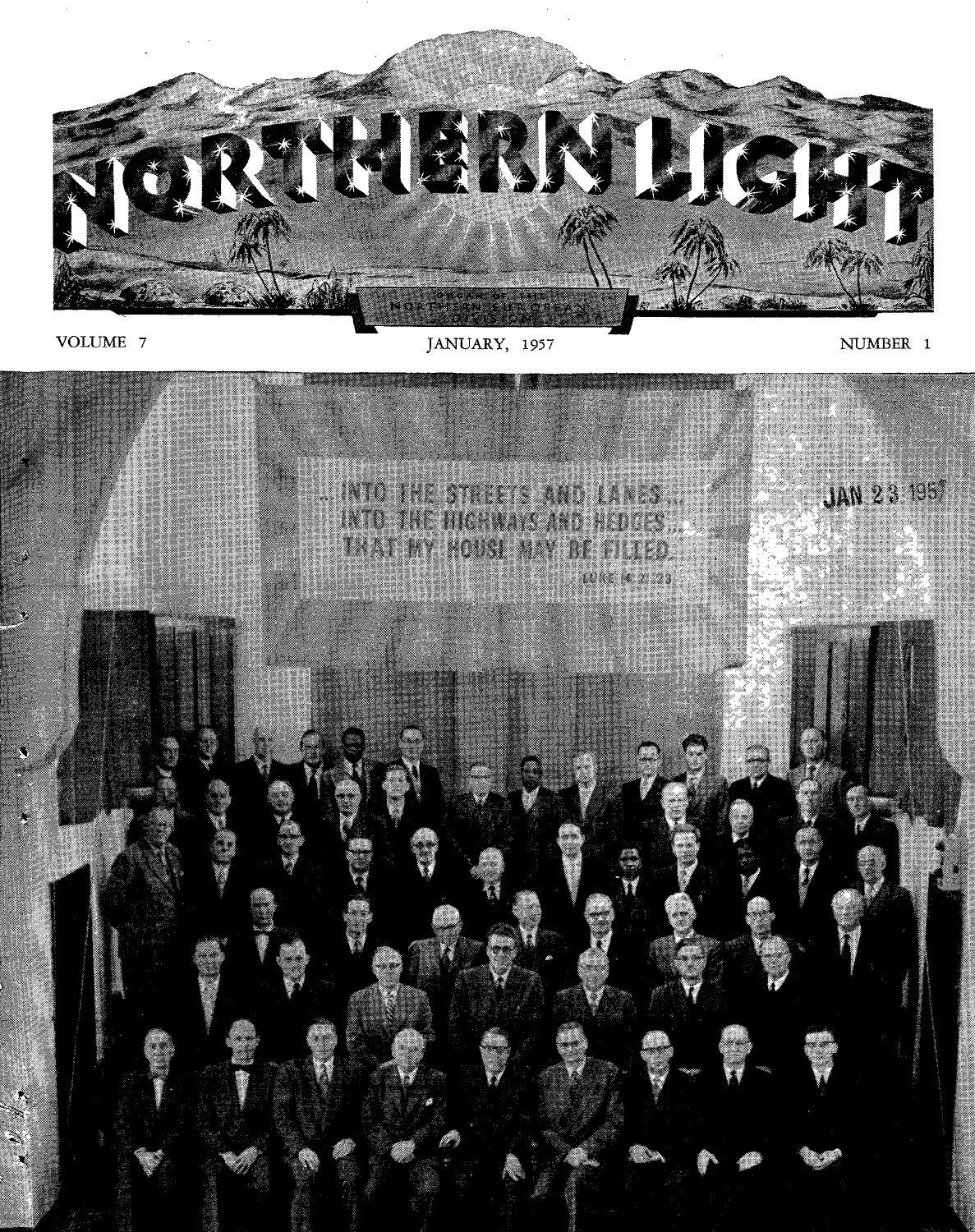# **A MESSAGE TO THE ADVENT PEOPLE**

**From the Winter Council Assembled** 

WE, who are gathered in Winter Council, send Christian greetings to all our brethren and sisters. Assembled here at Stanborough Park, Watford, are representatives from all parts of the Northern European Division, including West Africa and Ethiopia.

In a world of mounting problems and intensifying darkness, we are grateful to God for the manifold evidences of His providential leading. As reports from every part of our Division have been submitted, truly our hearts have been stirred and solemnized in realization that God is leading His people and prospering their consecrated efforts.

From icy Greenland, where the Advent message has, under God's blessing, just secured a humble foothold, to the torrid regions of Africa, where that continent's traditional darkness is giving way to the light of truth, we see ample evidence that God is with us. Reports from the various unions of our farflung Division have, indeed, highlighted some of the humanly insuperable problems our workers and lay members face. But these reports have also shown that problems vanish in the face of positive, determined, and consecrated efforts to advance God's cause in the power of the Holy Spirit.

We are reminded again, of the assurance which the servant of the Lord was inspired to pen, that the church of Christ on earth is in a special sense the supreme object of God's regard. We are encouraged by the further assurance that the "truth will triumph over all opposition." Faith to believe this has been wonderfully strengthened by the many reports presented by the council.

We are particularly thankful for the devotion and loyalty of our consecrated believers everywhere, both young people and those of mature years, whose self-effacing service, sacrificial giving, faithful tithe-paying, and constant prayers are mainly responsible, under God's blessing, for the onward progress of His cause. For this, we here express our thanks to you, brethren and sisters, but above all to God who has given His people the spirit of willingness.

But "the night is far spent," and much remains to be done. The adversary still has citadels of darkness within our territory which have not, as yet, been even challenged by the Gospel light. With intensifying zeal he has increased his efforts to thwart and **hamper** the servants of God.

The times, therefore, demand, on the part of every one of us, a deeper love and knowledge of the blessed truth, wholehearted surrender to God, and a full acceptance of His enabling power for continued and increasing efforts to finish the work of proclaiming this everlasting Gospel..

We have been uplifted in heart as we have seen the many clear evidences that the day of the Lord is at hand. Multiplying signs declare with exhilarating clarity that very soon the divine Harvester will return.

May the peace of heaven bring joy and gladness to your hearts, brethren and sisters, and may the constraining influence of God's love use you mightily as instruments in the fulfilment of God's plan quickly to finish the work and to cut it short in righteousness.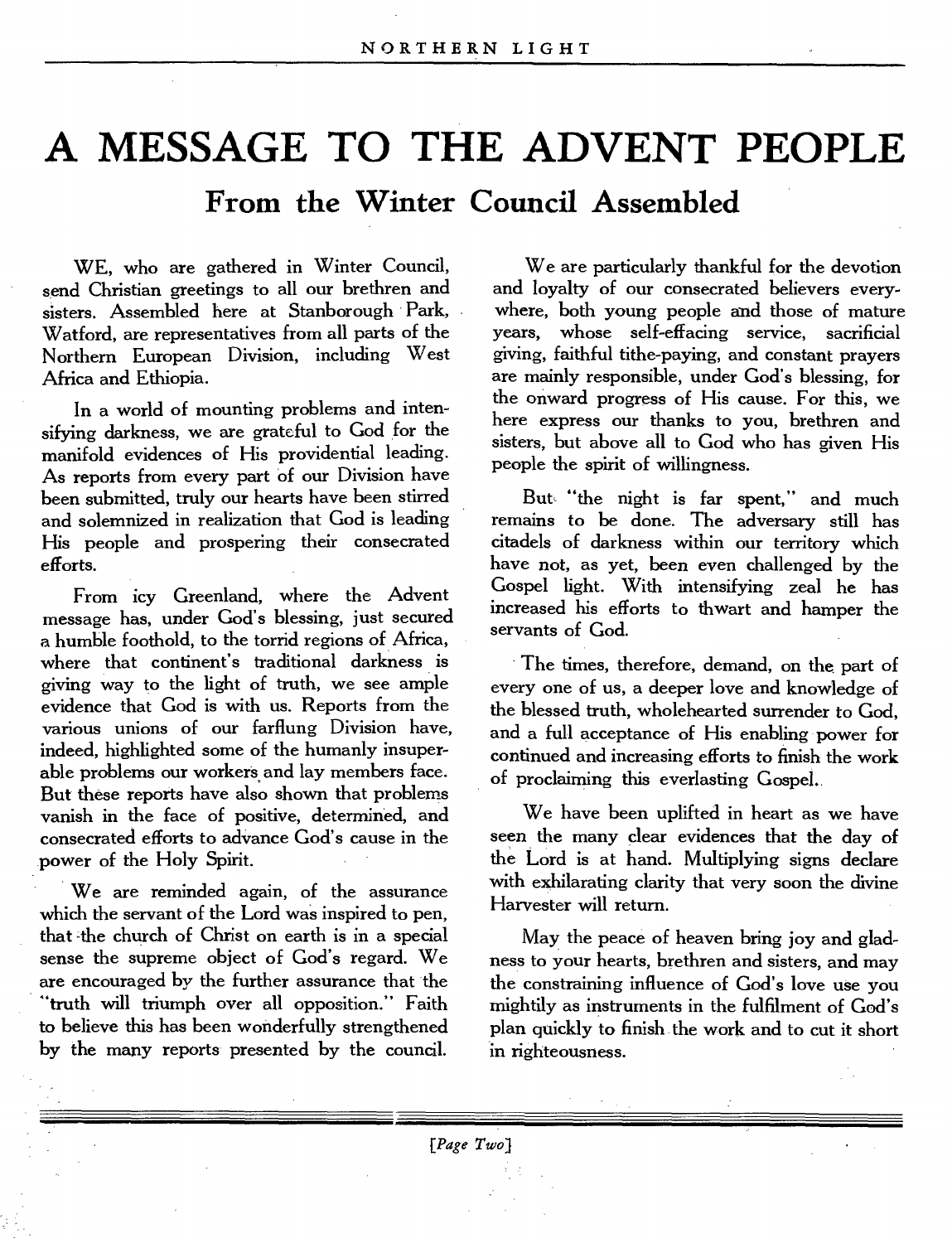Seventh Winter Council

**HELD AT STANBOROUGH PARK, WATFORD, HERTS. NOVEMBER 27 to DECEMBER 4, 1956** 

# **Echoes from the Devotional Hour**

#### **By J. H. Bayliss**

A<sup>S</sup> WE took our places in the borough Park church for the Stanborough Park church for the opening service of the 1956 Winter Council, our eyes instinctively observed a display chart bearing the motto :

"... Into the streets and lanes ... Into the highways and hedges . That My house may be filled." Luke 14:21, 23.

The president's opening address was fittingly preceded by a welcome and roll call of the delegates, devotion in prayer and spiritual song, together with a stimulating report from G. A. Lindsay, who had recently received tidings from our brethren in Poland. We were encouraged to learn of the progress in the work there and appreciation was expressed to the Division for the gifts of medical supplies so urgently needed. Our fraternal intercessions were solicited for their welfare.

A. F. Tarr, in his presidential address, expressed the hope that the message of the motto would be the grand objective of all of our planning in the brief period of grace still provided before the day of our Lord's return. Pastor Tarr urged that we seek both to understand and feel the deep concern of our Master that His "house may be filled." It should startle the church into energetic action. "God's concern is over a task unfinished," he said. In the parable the impenitent made light of the message conveyed to them. Is it just possible that we, God's servants, are treating with too little concern the task entrusted to us ?

Ours is the final appeal to the world. It is "at suppertime," that we are to call the guests in. We are to invite prepared subjects to a kingdom already prepared and in waiting.

"God's further concern," declared Pastor Tarr, "is that more than a public platform emphasis of the last call be made." Supporting his contention with ample Bible illustrations and Spirit of prophecy quotations, he urged that by personal interview, contact, effort, and ministry we are to reach men and women of every walk of life. We may readily fulfil this divine mandate through Ingathering, visitation, Dorcas Welfare, and travel contacts. The constant objective of our ministry being that God's "house may be filled."

Finally, every servant should sense God's concern that this ministry be prosecuted with divine power. "We are to make large demands upon God for power," said Pastor Tarr. The secret of this power resides in the promise, "The Lord Thy God in the midst of thee is mighty." Paul proclaimed "Christ in you the hope of glory" to be the dynamic which spurred him on to preach, warn, and teach, that he "may present every man perfect in Christ Jesus."

May we be so filled with His power that this programme is fulfilled in and through us in coming days.

# \* . \*

*"Labourers Together with God"* (November 28th)

ELDER V. T. ARMSTRONG, field secretary of the General Conference, selected for the source of his remarks the text: "We are labourers together with God." 1 Cor. 3 :9.

He stated that while the nature of the problems that face the worker today varies from nation to nation, yet in principle our international problems are much the same, for there is but one

*[Page Three]* 

master-mind, the Devil, who creates them. Because of this the bonds of a sympathetic unity should exist among workers in the Advent cause. We are to be "labourers together." "The times in which we live," he remarked, "are of intense interest to all living, especially to the labourer for God, who has the advantage of viewing the unfolding of the prophetic scroll in the reality of current events. Little remains to be fulfilled, save the most important task, that of finishing the Gospel work. It is for this alone," Elder Armstrong maintained, "that God is delaying the second advent of Christ."

The completing of the Gospel task is indeed the greatest work on earth, for it is the most extensive, the most exacting, and has the greatest opportunities. Elder Armstrong outlined a number of qualifications required by the labourer, which were epitomized in the life of Joshua. Of Joshua it is written that he was : "Courageous, resolute and persevering, prompt, incorruptible, unmindful of selfish interests in his care for those committed to his charge, and, above all, inspired by a living faith in God—such was the character of the man divinely chosen to conduct the armies of Israel in their entrance upon the promised land."

No worker is perfect in all these qualities, hence we need the strong qualities in some to support the deficiencies in others. Elder Armstrong aptly quoted a sentence from the prayer of a coloured church elder, who, in Sabbath divine service, prayed for the conference president visiting the church: "Lord, prop him up on all his leaning sides."

In conclusion he appealed that we should go forth not only as "labourers together," but "labourers with God" to the finishing of the work.

*The Mission of the Seventh-day Adventist Church* (November 29th)

ELDER E. E. ROENFELT introduced his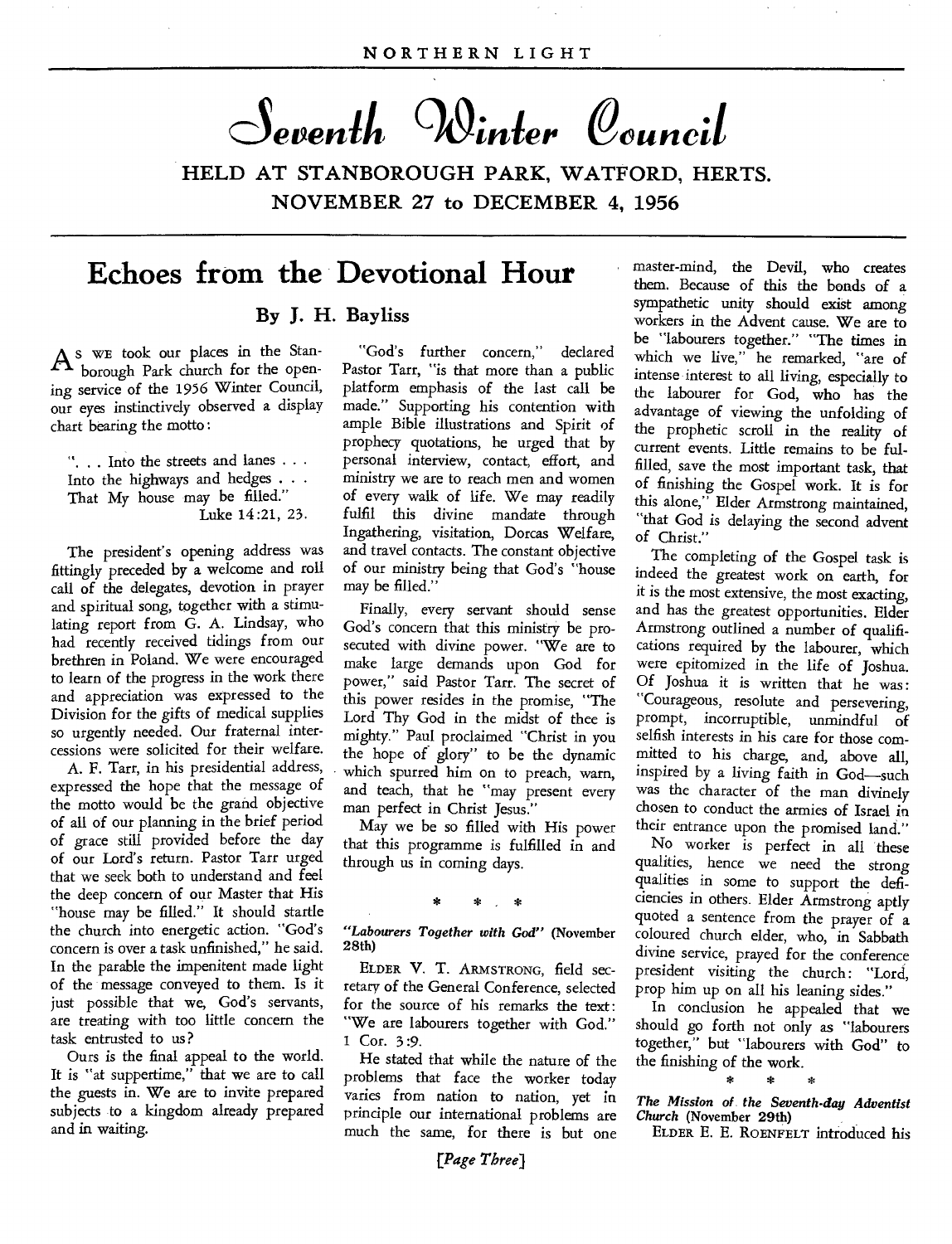subject by reminding us of the commission which Christ gave His church, as recorded in Matthew 16:15, 16, Matthew 28:18-20, and later affirmed by the Revelator in Revelation 14:6, 7. The Gospel for our world is the good news for the salvation of men. The mission of the church is to tell the world the good news, with the object of "making disciples." This mission is the task of the whole church. Every soul who identifies himself with Christ, every Adventist institution, department, agency, or commission should contribute to the winning of souls.

"It is important," said Brother Roenfelt, "that we consider the motive that should activate our mission." It is dear from our Saviour's attitude that "the consistent compelling motive of His mission was obedience. God is love. Christ is love. But it was obedience on the part of Christ that forged and focused and incarnated that love into a mission," emphasized Elder Roenfelt.

The Seventh-day Adventist worker does not have the privilege of choosing the place or the sphere of his service. The call to service is of God. The worker's attitude should always be one of obedience. Personal ambition, desire, interest, or consideration must be subordinated absolutely to the will of God.

The winning of souls is God's prerogative. Our business is obedience to God's call to be "witnesses" of His power to save. (Acts 1 :8.) Many social requirements, relevant to Gospel ministry and demanding the worker's time and energy, should be secondary to the superior purpose.

Our mission is to give the witness of the Gospel by means of a demonstration of the saving power of Christ in our lives. Men will follow Jesus, if by our ministry we show them that we know Christ and are sure of the invitation we give them.

*Trusting in Divine Power* **(November 30th)**  "THE TENSE days in which we live demand that men ought always to pray and not to faint (Luke 18:1)," declared Elder V. T. Armstrong. We shall either be praying men or fainting men. Our confidence and trust in God must grow.

The danger is that we trust in our resources, rather than in God. We as a people, are indeed "rich and increased in goods." Observe the array: Finances! Institutions! Buildings! Workers! Influence! and other visible assets. These indeed bring their responsibility, as also their danger of leading us into ruin. Drawing a warning from the experience of Solomon we read : "In the midst of prosperity lurks danger. Throughout the *ages,* riches and honour have ever been attended with peril to humility and spirituality. . . . It is prosperity that is most dangerous to spiritual life."— *Prophets and Kings,* pages 59, 60.

The danger of our association with a great organization is that presumption be mistaken for faith; that promoters take the place of preachers; that we become managers rather than ministers; that members are convinced instead of converted souls; that we multiply places of business rather than places of prayer.

The apostles had no resources. God was their only hope. They leaned heavily on the Arm of power. They "all continued with one accord in prayer," received the promised blessing, and amazing were the results.

It is through the latter rain alone that the work of God will be finished. We read: "This promise belongs as much to us as it did to them  $\lceil$  disciples $\rceil$ . . . . This promised blessing, if claimed by faith, would bring all other blessings in its train, and it is to be given liberally to the people of *God."—Testimonies to Ministers,* pages 174, 175.

Our position demands of us a simple, childlike, trusting faith in God's ability to protect, provide, and preserve . us through every circumstance.

*When is it Going to be?* **(Sabbath morning, December 1st)** 

A PACKED New Gallery congregation received General Conference greetings through Elder V. T. Armstrong in the preface to his Sabbath morning message. "Everywhere," he said, "there is a spirit of inquiry. People are asking the meaning of our stirring times. Others, besides ourselves, believe Christ is coming again."

There is one question which appears to be looming up above all others. It is : "When is it going to be?"

#### *(Page Four]*

In Christ's post-resurrection counsel to His disciples He answered this inquiry: "It is not for you to know the times or the seasons. . . . But ye shall receive power . . . and ye shall be witnesses . . . unto the uttermost part of the earth." Acts 1 *:7,* 8. One sign remains unfulfilled —namely, the preaching of the Gospel to all the world. When that task is complete Jesus will come. It is not a question of time, measured in years, but rather a task to be finished. God's people hold the answer to the question, "When ?"

"An index showing how near we are to the climactic event," observed Elder Armstrong,. "can be concluded from the fact that according to United Nations' statistics there are 205 listed nations in the world. Adventists are operating in 184 of these, representing  $98\frac{1}{2}$  per cent of the world's population. There are 21 nations left. These are small nations, comprising 35 million people, and account for merely  $1\frac{1}{2}$  per cent of world population."

These nations will soon be covered by the Gospel "witness," judging by the acceleration of the message to the nations during recent years. Elder Armstrong recounted many experiences of the development of the Advent message in all the world. In South Africa, the Orient, South America, and Inter-America especially, great things are happening. The Spirit of God is indeed being poured out upon all flesh. "The reports brought by the delegates at the recent General Conference Autumn Council," he remarked, "caused the brethren to exclaim that the Second Book of Acts is in the process of publication. We shall hear those thrilling exploits when we reach the other side."

Hardship, persecution, imprisonment, and even execution have been the lot of our believers in some lands where religious liberty is unknown. It is in these countries where the work is thriving and converts are being added by thousands.

Macedonian calls are heard on all sides. A Seventh-day Adventist doctor and his wife, due for furlough from the Far East, travelled through Sarawak on their way home. As they passed through the country the great need of the people constrained them to give them medical attention. In their travels they met a native chief who informed them that he had erected a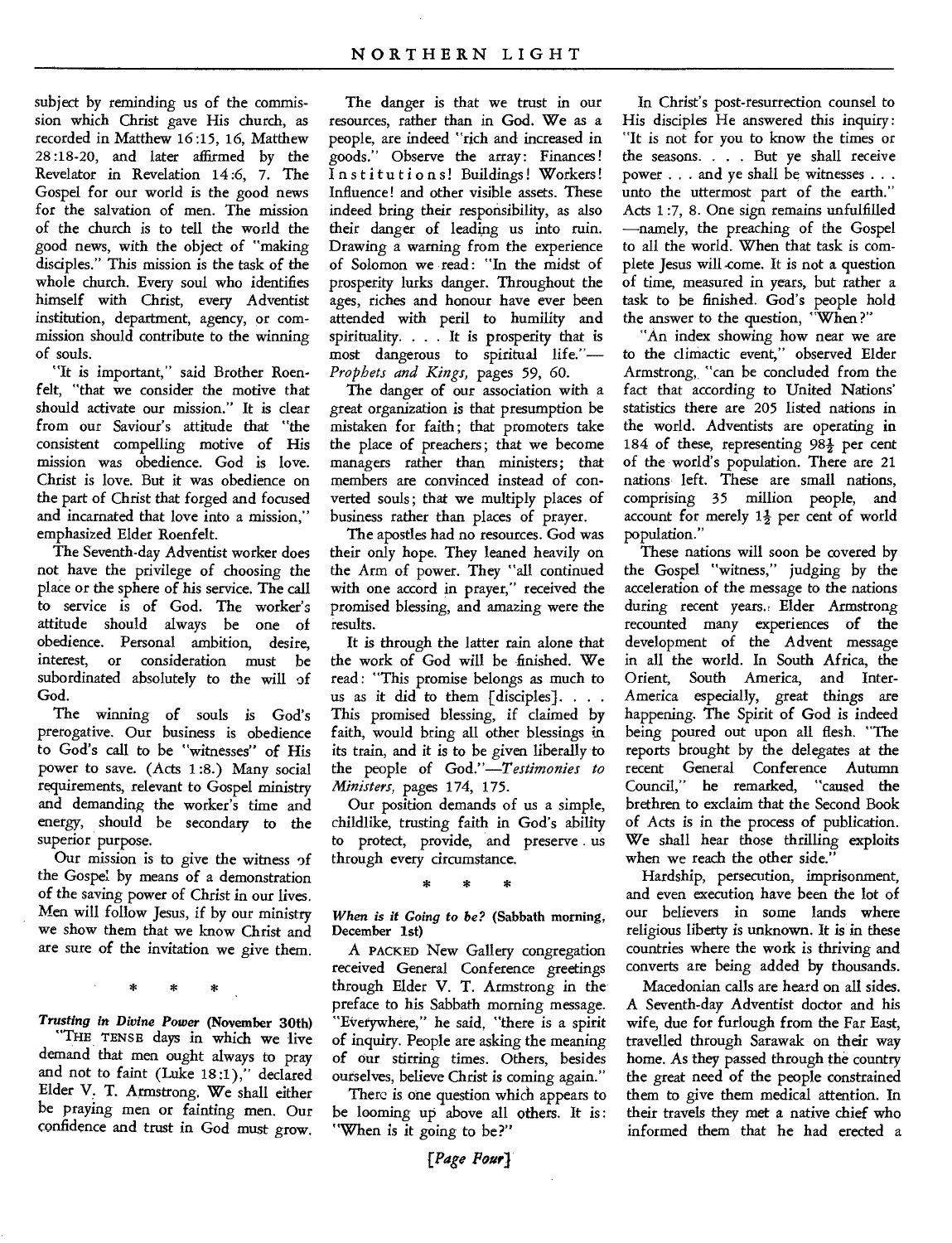school building, but had been waiting six years for a teacher. When would he come? He gave the doctor a present—a human skull, a trophy of the headhunter —in exchange for a teacher. He told him to show it to our people and ask them to send a teacher. Elder Armstrong remarked, "If that skull could speak it would say, 'I never heard the Gospel. I am a lost soul. You came too late!'" That call was answered. Today the chief is a Seventh-day Adventist and 2,000 of his subjects have accepted the message. The European governor of the territory was amazed at the change in the people, and reported that he had seen a miracle in Sarawak. It is our responsibilty to respond to every call; to supply every need where possible.

Quickly the message is developing into the "Loud Cry." If we ask, "Watchman, what of the night?" the watchman replies, "The morning cometh. . . ." Isa. 21 :11, 12.

The morning of Christ's coming is soon to dawn, when we shall be able to greet God's children from every land. Let us faithfully discharge our task so as to hasten that day.

*What Does God Expect of Us?* (Sabbath Afternoon, December 1st)

"WE HAVE come to the last of the last days," declared Elder E. E. Roenfelt. " The day of the Lord hasteth greatly.' " Zeph. 1:14. The world is plunged in "gross darkness," and God calls us to perform a task for Him, namely, that of leading the people out of darkness into the "marvellous light" of preparation to meet Jesus.

When Israel stood on the banks of the Jordan, with only the river to cross into the promised land, the Lord sent a message to the people: "Sanctify yourselves : for tomorrow the Lord will do wonders among you." Joshua 3:5. The people responded. They prepared themselves. Then God performed His "wonders," to bring the people into Canaan.

Here we have a prototype of the Seventh-day Adventist movement. We are today poised on the borders of the heavenly home. God similarly sends us a message. In Joel's prophecy we identify our message: "The day of the Lord cometh, for it is nigh at hand; . . .

sanctify a fast . . . gather the people, sanctify the congregation . . . the Lord will do great things." Joel 2:1, 15, 16, 18, 21.

To Israel the barrier was the Jordan. To the Adventist movement the obstacle is an unfinished task, and our unpreparedness.

God is willing to do great things. "He will cause to come down for you the rain, . . . the latter rain." Verse 23. Prosperity follows. Note the expressions "full," "overflow" (Verse 24), "restore" (Verse 25), "plenty," "satisfied" (Verse 26). The important result of these blessings is that the people shall know the Lord God, "and none else." Verse 27. God must be supreme in our lives, demanding our undivided consideration, affection, and influence. If this is so then His power will flow through us. He will then use us to finish His work, and take us to our prepared home.

\* \* \*

*The Ideals of the Functions and Responsibilities of the Minister* (December 2nd)

"THE apostle Paul," declared Elder Roenfelt, "never lost the surprise and wonder that God had called him to the ministry." (Eph. 3:1-7.) This is indeed the essential equipment for Gospel service.

Paul sets forth in this chapter the functions and responsibilities of the Gospel worker. These are twofold, namely : To "preach . . . the unsearchable riches of Christ; and to make all men see . . . the fellowship of the mystery." Verses 7-9. To "preach" is a relatively simple function, but to cause men to "see" requires a divine revelation.

When Jesus gave His commission, as recorded in Matthew 28:18-20, He promised His presence and power to every Christian worker. By His power men are saved; by His presence they are preserved in that salvation. To make effective the Gospel mandate, the minister must be conscious of the presence and power of Christ in his life and ministry.

In the enunciation of the closing Gospel message, as recorded in Revelation 14:6, 7, the messengers are required to live and preach the Gospel. What is the Gospel? It is "the power of God unto salvation." Rom. 1 :16. The power which created the world and all its forms of life

is the same power which produces the re-creation of a soul. Our primary business is to do with "power." We are called to be ministers of that power. Our prophetic mission is dear—the messengers "having the everlasting Gospel" go forth "to preach." A paraphrase of this text would read: "Having the power of God unto salvation to preach." It is a possession and not merely a profession. We are not called to preach about the power of God, but to manifest by life and preaching the possession of the power of God.

As this witness of the Gospel is borne by life and lip, it offers men the most powerful argument for Christianity.

\* \* \*

*"Of What Sort?" (December* 3rd)

"As WORKERS we are building a house for God," said Elder Armstrong. Only the best materials must be used in the structure. Some day our work will be tested.

In a certain city a five-storey reinforced concrete structure collapsed while in the process of construction, and 300 workmen lost their lives. On investigation it was discovered that the builder had deliberately failed to adhere to the building specifications relative to the dimensions of the steel scaffolding and the texture of the concrete. Accordingly, when the test was applied, the quality of the work was revealed "of what sort" it was.

Frequently our missionaries in the Orient were told by unsympathetic scoffers that they were wasting their time with "rice Christians." The test came with the outbreak of World War II. Missionaries were either interned or returned to their homelands, and the believers were thrown upon their own resources. A fearful trial was experienced by our people. With the cessation of hostilities it was evident, aside from some apostasies, that the people had remained loyal and the membership had increased to 20,000 in Japan. Our message produces men and women of true fibre. The "fire" reveals "of what sort" they are.

That which we take into the kingdom will result from sacrifice. Indeed, the entire plan of salvation is steeped in sacrifice. The callous mob around the cross mockingly said : "He saved others, Himself He cannot save." Jesus was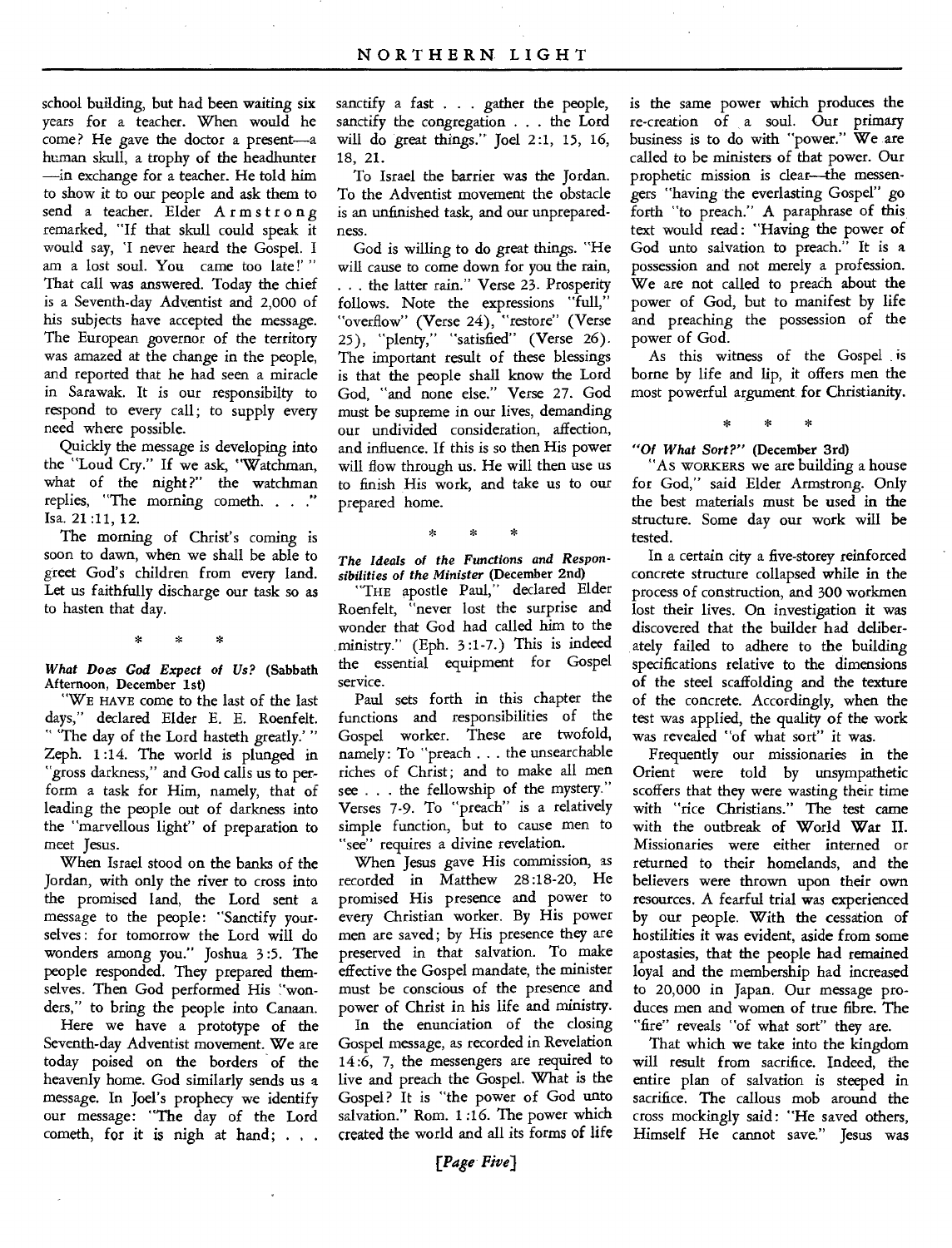making the supreme sacrifice, a pattern for *us* all.

A time of shaking is just ahead of us. Elijah's experience is one we should remember. Out of deep discouragement there came deliverance. The spiritual house will soon be complete. It will be tested by fire to determine "of what sort it is." It will withstand the fiery ordeal and be refined for eternity. May we and our work be found satisfactory in that day.

*"Prayer and Ministry of Angels"* **(December 4th)** 

REFERRING to the conquerors of Mount Everest, Elder Armstrong declared that they may well claim our admiration for their resourcefulness, determination, and courage. No less, he went on, should be the resolution of God's people, who have as the objective of their achievement the summit of Mount Zion.

The apostles strove with indomitable fortitude to attain that goal. The servant of the Lord assures us: "All that the apostles did, every churchmember today is to do. And we are to work with as much more fervour, to be accompanied by the Holy Spirit in as much greater measure, as the increase of wickedness demands a more decided call to reperitance."—Testimonies, Vol. 7, page 33.

The Lord has provided us with the twofold way this can be done: The first is prayer. "Remember that prayer is the source• of your *strength."—Testimonies,*  Vol. 7; page 243.

There are three types of prayer which every Adventist should pray. The prayer of David, as recorded in Psalm fifty-one, the prayer of true confession and repentance ; the prayer of Daniel which we read in Daniel nine, a prayer for guidance and new light; the prayer of Christ in Gethsemane, that of absolute submission to the Father's will.

Why do we need to pray?

"It is part of God's plan to grant us, in' answer to the prayer of faith, that which He would not bestow did we not thus ask."—The *Great Controversy,* page 525.

Secondly, we are assured of the ministry of guardian angels.

"Every redeemed one will understand the ministry of angels in his own life. The angel who was his guardian from his earliest moment; the angel who watched his steps, and covered his head in the day of peril; the angel who was with him in the valley of the shadow of death, who marked his resting-place, who was the first to greet him in the resurrection morning—what will it be to hold converse with him, and to learn the history of divine interposition in the individual life, of heavenly co-operation in every work for humanity *!"—Education,* page 305.

"Could our spiritual vision be quickened, we should see souls bowed under oppression and burdened with grief, pressed as a cart beneath sheaves, and ready to die in discouragement. We should see angels flying quickly to the aid of these tempted ones, forcing back the I-osts of evil that encompass them, and placing their feet on the sure foundation. The battles waging between the two armies are as real as those fought by the armies of this world, and on the issue of the spiritual conflict eternal destinies *depend."—Prophets and Kings,* page 176.

Let us not be fearful of formulating big plans. Heaven is extremely interested. As we become yoked with the resources Heaven offers, we become "labourers together with God" and He will thus finish His work.

zc ccc< crcccccccccEEC

# **My First Winter Council By Robert W. Olson**

*Principal, Newbold Missionary College* 

". . . INTO the streets and lanes, . . . into the highways and hedges, . . . that My house may be filled." These striking words served as the motto for the Winter Council held at the Stanborough Park church in Watford, November 27th to December 4th.

To keep this theme before our minds, a banner, beautifully lettered in shades of red and orange, was prominently displayed behind the pulpit. Pastor A. F. Tarr's opening message underscored the urgency of going "into the streets and lanes" to finish the work of God in the Northern European Division. He related a number of personal experiences when contacts were made with Mormons, Roman Catholics, and others. He exhorted us to emulate their zeal, though not necessarily their methods.

Another motto looked down upon the fifty delegates and hundreds of other churchmembers as they worshipped the Lord and discussed their mutual problems. Three simple words, "God is love," permanently fixed on the wall above the choir loft, had clearly made their impact upon the ministers and workers assembled. On the platform at the opening service were Swedish, Australian, South African, American, and British brethren —all working in harmony, unity; and love. When a message of greeting was

conveyed from some of our brethren behind the Iron Curtain, we thought, "What a miracle is wrought upon the hearts of men when they know by experience that 'God is love' !" Citizens of various earthly kingdoms but, first and foremost, all fellow citizens of the kingdom of our Lord Jesus Christ.

The renewal of fellowship with our brethren is always one of the most precious blessings of any large gathering of Adventist believers. It was good to see the warm handclasps and happy smiles as old friendships were strengthened and new ones were formed. As Americans who have only recently come to Northern Europe, we have been struck with one predominating fact—the work here is just the same as it is in other parts of the world. We had been asked by the editor of the NORTHERN LIGHT to point out some of the differences which we noted in coming into this Division field for the first time. We were more impressed, however, with similarities than with differences. We felt just as much at home in this Division Council as we have felt at similar gatherings in America.

Especially was it gratifying to hear the frequent references to the Spirit of prophecy in the devotional messages and in the various reports given. The president of our Division field in his opening ser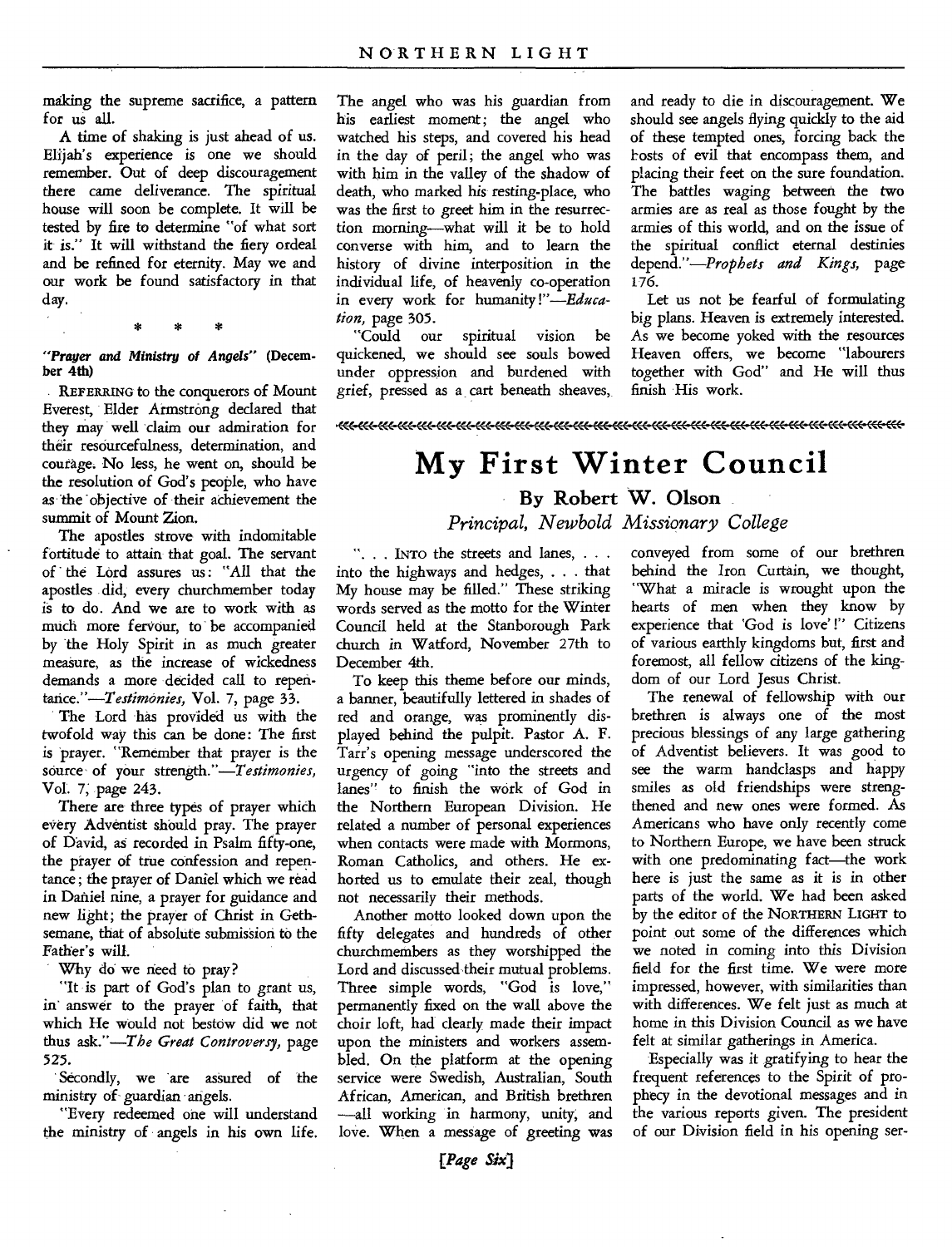mon quoted the first half of a line from *Steps to Christ,* and asked the delegates to quote the rest of the sentence. Three hundred voices united in completing the quotation in a very obvious demonstration of a common familiarity with the writings of Ellen G. White. The quotation Pastor Tarr used began with the words: "Prayer is the key in . . ." (Can you finish it ?) No doubt the presence of the prophetic gift among us is the greatest single cause of the close cohesion of Adventists, whether they are from Africa, Finland, Iceland, or Great Britain.

Nevertheless, when Pastor R. Svenson, president of the South Swedish Conference, offered prayer in his own tongue, we were forcibly reminded that there are some differences between America and the overseas fields. The Northern European Division is not a division of one language, but of many. As various Scandinavian and Dutch brethren prayed from time to time throughout the meetings we became accustomed to listening for the one word which seems to be the same in all languages, "Amen."

Unfamiliar too was the early sunset hour announced by the hymn boards. On checking our atlas we discovered that the entire Northern European Division, with the exception of the African mission fields, lies north of the United States' most northerly boundary. No wonder the children come home from school after sunset! This Division is not too far away from the North Pole!

Day by day the meetings continued until of committees and reports there seemed to be no end, but never too much fellowship and never too many inspiring devotional services. As memory now recalls the blessings of the council, a literal kaleidoscope of pictures comes flooding into our mind. Particularly do we see Pastor Tarr in action, vigorously leading out in so many of the meetings and committees, and Pastor G. D. King's broad smile and ceaseless activity in keeping the council moving along according to schedule.

Our memories are primarily concerned with the faces and words of men. We greatly enjoyed listening to Pastor J. A. McMillan's inimitable precision of speech, and to the reports from the various Scandinavian and African ministers. Pastor Alf Lohne gave an intensely interesting report on the sale of the old Onsrud school, and was very enthusiastic over Norway's new school now under construction. The whole delegation obviously enjoyed Pastor T. Torkelsen's description of the climate in the North Norway Conference as "ten months of winter and two months of poor skiing weather." We had thought that this Division was quite densely populated, but we heard Pastor Torkelsen tell us that in northern Norway the people are so isolated that he must use tape recorders as preachers in order to reach all of the churchmembers with Adventist sermons.

-))»>»»n )) >) ))3 >))

"Make us of one heart and mind, Courteous, pitiful, and kind, Lowly, meek in thought and word, Altogether like our Lord. Let us each for others care, Each the other's burden share. To Thy church the pattern give, Show how true believers live. Free from anger and from pride, Let us thus in God abide. Make our daily life express Constant love and holiness."

ccc ccc

We can still see Pastor E. Luukko as he bemoaned the fact that he felt so helpless in the English language. He invited the delegates to come to Finland to see how in their own language they really preach and work!

Especially thrilling were the reports given of advancement of the work of God in every field. Pastor J. Reichelt, president of the West Norway Conference, is preaching in a third floor hall, but every night there are 350 people who vie with one another for the available seats. Pastor H. Muderspach told of the one thousand children, mostly non-Adventist, who are being taught the truths of the Bible in the West Denmark Conference's Sunday schools. Pastor Thorvold Kristensen is preaching to 750 people regularly in his Copenhagen campaign, and has already had requests for our literature from 200 people. Pastor J. Gudmundsson gave an encouraging account of the way that out message is being received in Iceland,

especially by a number of Lutheran ministers. We were quite astonished' to learn that our school in Iceland embraces an area of some 50,000 acres. That certainly must be the largest piece of property owned by Adventists anywhere in the world. The Iceland Conference also apparently enjoys the unique rivilege of having the only pony who is on sustentation!

But it was the report from. Africa which drew the greatest number of "amens" from the delegation, especially Pastor Nzotta's thrilling statement—and we copied it exactly as he spoke it: *"People who never worshipped God before are coming to our church by the hundreds."* Pastor Nzotta himself baptized ninety-two people on June 5th in Nigeria this year. He has trained every member in his district to be an evangelist, and his district is composed of twentynine churches with some 2,000 members.

Another African minister, Pastor C. B. Mensah, gave a moving description of the hundreds of Africans who are brought to Christ in "Evangelism Month" (August) every year. Pastor Mensah waxed so eloquent that Pastor Jesse Gibson was forced to engage in a little bit of coat-tail tugging to remind our African pastor that even an enthusiastic report on missions must have its limits!

The biggest report of all, however, was given by the biggest man. Skodsborg Sanitarium, with its 257 beds, is larger than any other sanitarium in our entire denomination. The delegates chuckled when Brother Westerlund said that with only a 257-bed capacity, Skodsborg often had to accommodate over 300 patients. We still haven't learned exactly where he puts the extra forty-three and more!

And so the encouraging accounts of progress went on. Truly the Lord is blessing His Advent people in every material and spiritual way. We came away from the council with a deep sense of gratitude to God for permitting us to be a part of such a great and glorious programme. As the delegates returned to their homes, they went on their way with the conviction that time is short. and that the work of God in the earth must be finished soon. To this end they pledged their unceasing devotion to God and to the service of our Lord Jesus Christ.